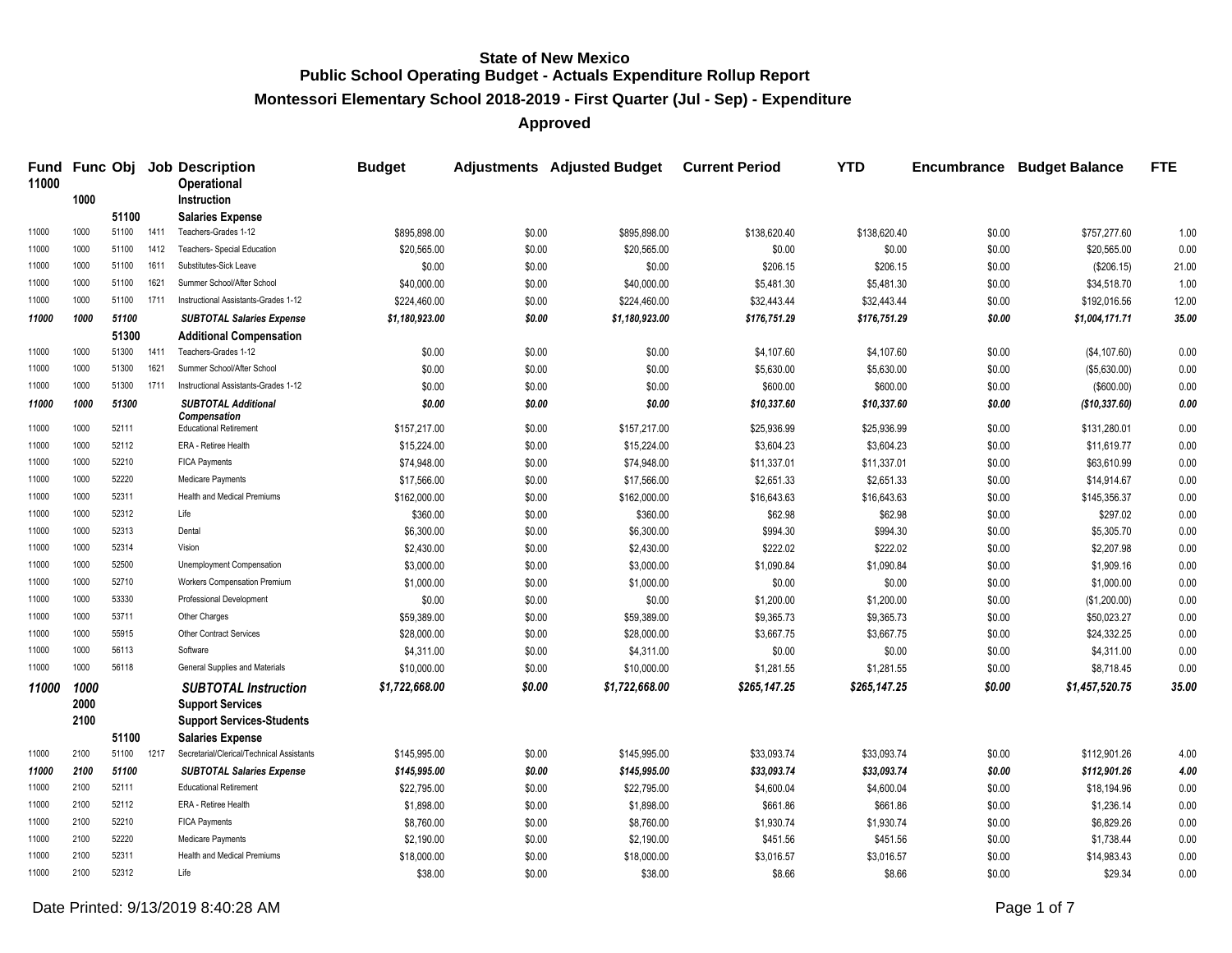# **Montessori Elementary School 2018-2019 - First Quarter (Jul - Sep) - Expenditure**

| <b>Fund</b><br>11000 | 2100         | <b>Func Obj</b><br>52313 |      | <b>Job Description</b><br>Dental                                                                                                                    | <b>Budget</b><br>\$700.00 | \$0.00 | <b>Adjustments</b> Adjusted Budget<br>\$700.00 | <b>Current Period</b><br>\$354.81 | <b>YTD</b><br>\$354.81 | \$0.00 | <b>Encumbrance Budget Balance</b><br>\$345.19 | <b>FTE</b><br>0.00 |
|----------------------|--------------|--------------------------|------|-----------------------------------------------------------------------------------------------------------------------------------------------------|---------------------------|--------|------------------------------------------------|-----------------------------------|------------------------|--------|-----------------------------------------------|--------------------|
| 11000                | 2100         | 52314                    |      | Vision                                                                                                                                              | \$270.00                  | \$0.00 | \$270.00                                       | \$60.37                           | \$60.37                | \$0.00 | \$209.63                                      | 0.00               |
| 11000                | 2100         | 53212                    |      | Speech Therapists - Contracted                                                                                                                      | \$30,000.00               | \$0.00 | \$30,000.00                                    | \$3,549.09                        | \$3,549.09             | \$0.00 | \$26,450.91                                   | 0.00               |
| 11000                | 2100         | 53213                    |      | Occupational Therapists - Contracted                                                                                                                | \$10,000.00               | \$0.00 | \$10,000.00                                    | \$1,548.00                        | \$1,548.00             | \$0.00 | \$8,452.00                                    | 0.00               |
| 11000                | 2100         |                          |      | <b>SUBTOTAL Support</b>                                                                                                                             | \$240,646.00              | \$0.00 | \$240,646.00                                   | \$49,275.44                       | \$49,275.44            | \$0.00 | \$191,370.56                                  | 4.00               |
|                      | 2300         |                          |      | <b>Services-Students</b><br><b>Support Services-General</b><br>Administration                                                                       |                           |        |                                                |                                   |                        |        |                                               |                    |
|                      |              | 51100                    |      | <b>Salaries Expense</b>                                                                                                                             |                           |        |                                                |                                   |                        |        |                                               |                    |
| 11000                | 2300         | 51100                    | 1111 | Superintendent                                                                                                                                      | \$103,832.00              | \$0.00 | \$103,832.00                                   | \$22,700.87                       | \$22,700.87            | \$0.00 | \$81,131.13                                   | 1.00               |
| 11000                | 2300         | 51100                    |      | <b>SUBTOTAL Salaries Expense</b>                                                                                                                    | \$103,832.00              | \$0.00 | \$103,832.00                                   | \$22,700.87                       | \$22,700.87            | \$0.00 | \$81,131.13                                   | 1.00               |
| 11000                | 2300         | 52111                    |      | <b>Educational Retirement</b>                                                                                                                       | \$14,418.00               | \$0.00 | \$14,418.00                                    | \$3,155.43                        | \$3,155.43             | \$0.00 | \$11,262.57                                   | 0.00               |
| 11000                | 2300         | 52112                    |      | ERA - Retiree Health                                                                                                                                | \$2,075.00                | \$0.00 | \$2,075.00                                     | \$454.02                          | \$454.02               | \$0.00 | \$1,620.98                                    | 0.00               |
| 11000                | 2300         | 52210                    |      | <b>FICA Payments</b>                                                                                                                                | \$6,224.00                | \$0.00 | \$6,224.00                                     | \$1,407.41                        | \$1,407.41             | \$0.00 | \$4,816.59                                    | 0.00               |
| 11000                | 2300         | 52220                    |      | Medicare Payments                                                                                                                                   | \$1,556.00                | \$0.00 | \$1,556.00                                     | \$329.15                          | \$329.15               | \$0.00 | \$1,226.85                                    | 0.00               |
| 11000                | 2300         | 52312                    |      | Life                                                                                                                                                | \$36.00                   | \$0.00 | \$36.00                                        | \$2.25                            | \$2.25                 | \$0.00 | \$33.75                                       | 0.00               |
| 11000                | 2300         | 52710                    |      | Workers Compensation Premium                                                                                                                        | \$500.00                  | \$0.00 | \$500.00                                       | \$0.00                            | \$0.00                 | \$0.00 | \$500.00                                      | 0.00               |
| 11000                | 2300         | 53411                    |      | Auditing                                                                                                                                            | \$15,000.00               | \$0.00 | \$15,000.00                                    | \$0.00                            | \$0.00                 | \$0.00 | \$15,000.00                                   | 0.00               |
| 11000                | 2300         | 53413                    |      | Legal                                                                                                                                               | \$10,000.00               | \$0.00 | \$10,000.00                                    | \$271.10                          | \$271.10               | \$0.00 | \$9,728.90                                    | 0.00               |
| 11000                | 2300         | 53711                    |      | Other Charges                                                                                                                                       | \$0.00                    | \$0.00 | \$0.00                                         | \$1,078.76                        | \$1,078.76             | \$0.00 | (\$1,078.76)                                  | 0.00               |
| 11000                | 2300         | 55812                    |      | <b>Board Training</b>                                                                                                                               | \$2,000.00                | \$0.00 | \$2,000.00                                     | \$0.00                            | \$0.00                 | \$0.00 | \$2,000.00                                    | 0.00               |
| 11000                | 2300<br>2400 | 51100                    |      | <b>SUBTOTAL Support</b><br>Services-General<br><b>Administration</b><br><b>Support Services-School</b><br>Administration<br><b>Salaries Expense</b> | \$155,641.00              | \$0.00 | \$155,641.00                                   | \$29,398.99                       | \$29,398.99            | \$0.00 | \$126,242.01                                  | 1.00               |
| 11000                | 2400         | 51100                    | 1112 | Principals                                                                                                                                          | \$0.00                    | \$0.00 | \$0.00                                         | \$0.00                            | \$0.00                 | \$0.00 | \$0.00                                        | 0.00               |
| 11000                | 2400         | 51100                    | 1211 | Coordinator/Subject Matter Specialist                                                                                                               | \$0.00                    | \$0.00 | \$0.00                                         | \$8,846.16                        | \$8,846.16             | \$0.00 | (\$8,846.16)                                  | 0.30               |
| 11000                | 2400         | 51100                    |      | <b>SUBTOTAL Salaries Expense</b>                                                                                                                    | \$0.00                    | \$0.00 | \$0.00                                         | \$8,846.16                        | \$8,846.16             | \$0.00 | ( \$8, 846.16)                                | 0.30               |
| 11000                | 2400         | 52111                    |      | <b>Educational Retirement</b>                                                                                                                       | \$0.00                    | \$0.00 | \$0.00                                         | \$1,229.60                        | \$1,229.60             | \$0.00 | (\$1,229.60)                                  | 0.00               |
| 11000                | 2400         | 52112                    |      | ERA - Retiree Health                                                                                                                                | \$0.00                    | \$0.00 | \$0.00                                         | \$176.92                          | \$176.92               | \$0.00 | (\$176.92)                                    | 0.00               |
| 11000                | 2400         | 52210                    |      | <b>FICA Payments</b>                                                                                                                                | \$0.00                    | \$0.00 | \$0.00                                         | \$525.46                          | \$525.46               | \$0.00 | (\$525.46)                                    | 0.00               |
| 11000                | 2400         | 52220                    |      | Medicare Payments                                                                                                                                   | \$0.00                    | \$0.00 | \$0.00                                         | \$122.90                          | \$122.90               | \$0.00 | (\$122.90)                                    | 0.00               |
| 11000                | 2400         | 52311                    |      | <b>Health and Medical Premiums</b>                                                                                                                  | \$0.00                    | \$0.00 | \$0.00                                         | \$516.26                          | \$516.26               | \$0.00 | (\$516.26)                                    | 0.00               |
| 11000                | 2400         | 52312                    |      | Life                                                                                                                                                | \$0.00                    | \$0.00 | \$0.00                                         | \$1.88                            | \$1.88                 | \$0.00 | (\$1.88)                                      | 0.00               |
| 11000                | 2400         | 52313                    |      | Dental                                                                                                                                              | \$0.00                    | \$0.00 | \$0.00                                         | \$32.68                           | \$32.68                | \$0.00 | (\$32.68)                                     | 0.00               |
| 11000                | 2400         | 52314                    |      | Vision                                                                                                                                              | \$0.00                    | \$0.00 | \$0.00                                         | \$7.52                            | \$7.52                 | \$0.00 | (\$7.52)                                      | 0.00               |
| 11000                | 2400         |                          |      | <b>SUBTOTAL Support</b>                                                                                                                             | \$0.00                    | \$0.00 | \$0.00                                         | \$11,459.38                       | \$11,459.38            | \$0.00 | (\$11,459.38)                                 | 0.30               |
|                      | 2500         |                          |      | Services-School<br><b>Administration</b><br><b>Central Services</b>                                                                                 |                           |        |                                                |                                   |                        |        |                                               |                    |
|                      |              | 51100                    |      | <b>Salaries Expense</b>                                                                                                                             |                           |        |                                                |                                   |                        |        |                                               |                    |
| 11000                | 2500         |                          |      | 51100 1115 Assoc. Supt.-Fin./Bus. Mgr.                                                                                                              | \$82,982.00               | \$0.00 | \$82,982.00                                    | \$22,700.87                       | \$22,700.87            | \$0.00 | \$60,281.13                                   | 1.00               |
|                      |              |                          |      | Date Printed: 9/13/2019 8:40:28 AM                                                                                                                  |                           |        |                                                |                                   |                        |        | Page 2 of 7                                   |                    |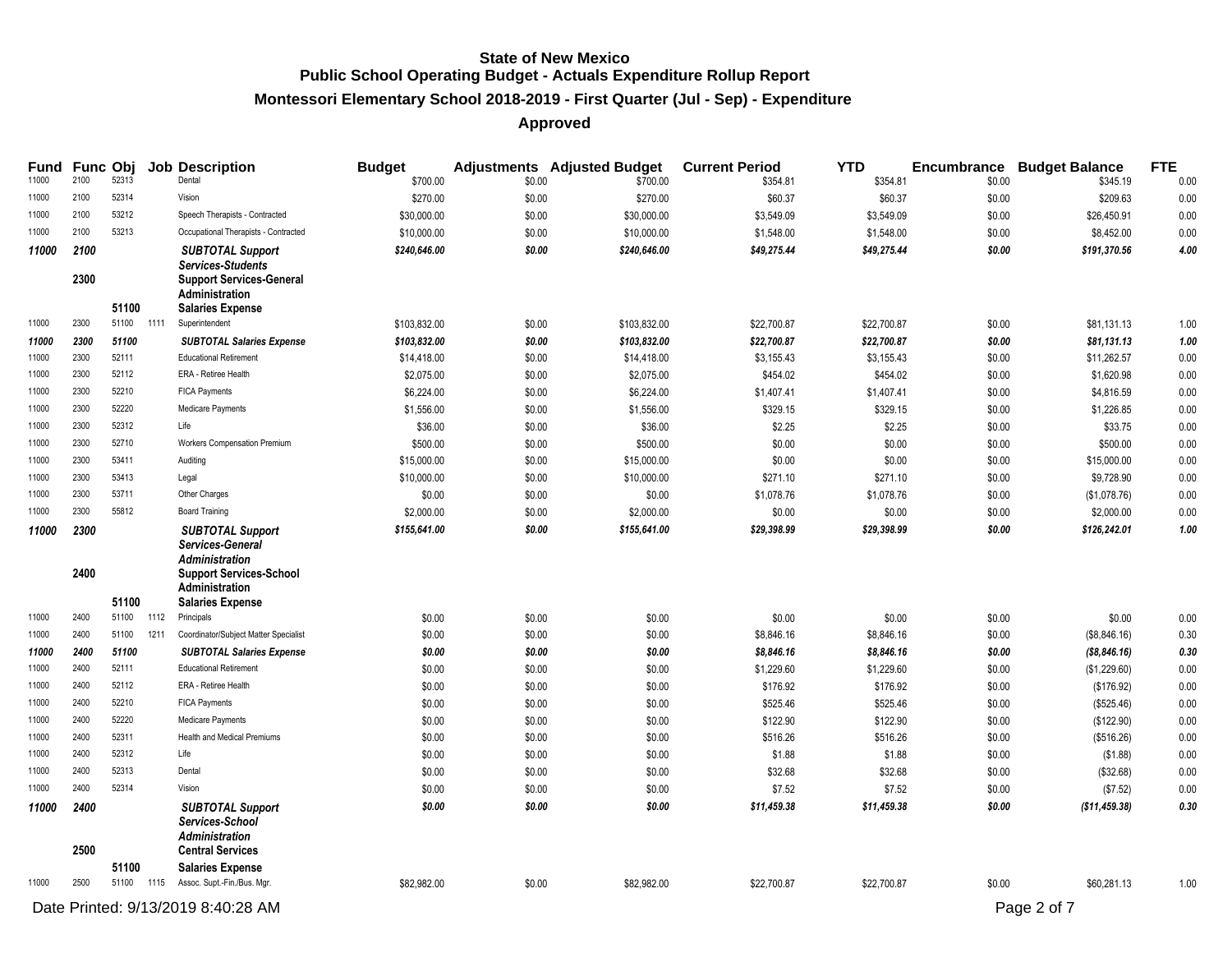# **Montessori Elementary School 2018-2019 - First Quarter (Jul - Sep) - Expenditure**

| <b>Fund</b><br>11000 | 2500 | 51100          |      | <b>Func Obj Job Description</b><br><b>SUBTOTAL Salaries Expense</b>  | <b>Budget</b><br>\$82,982.00 | \$0.00 | <b>Adjustments</b> Adjusted Budget<br>\$82,982.00 | <b>Current Period</b><br>\$22,700.87 | <b>YTD</b><br>\$22,700.87 | \$0.00 | <b>Encumbrance Budget Balance</b><br>\$60,281.13 | <b>FTE</b><br>1.00 |
|----------------------|------|----------------|------|----------------------------------------------------------------------|------------------------------|--------|---------------------------------------------------|--------------------------------------|---------------------------|--------|--------------------------------------------------|--------------------|
|                      |      | 51300          |      | <b>Additional Compensation</b>                                       |                              |        |                                                   |                                      |                           |        |                                                  |                    |
| 11000                | 2500 | 51300          | 1115 | Assoc. Supt.-Fin./Bus. Mgr.                                          | \$0.00                       | \$0.00 | \$0.00                                            | \$200.00                             | \$200.00                  | \$0.00 | (\$200.00)                                       | 0.00               |
| 11000                | 2500 | 51300          |      | <b>SUBTOTAL Additional</b><br><b>Compensation</b>                    | \$0.00                       | \$0.00 | \$0.00                                            | \$200.00                             | \$200.00                  | \$0.00 | ( \$200.00)                                      | 0.00               |
| 11000                | 2500 | 52111          |      | <b>Educational Retirement</b>                                        | \$12,577.00                  | \$0.00 | \$12,577.00                                       | \$3,183.23                           | \$3,183.23                | \$0.00 | \$9,393.77                                       | 0.00               |
| 11000                | 2500 | 52112          |      | ERA - Retiree Health                                                 | \$1,660.00                   | \$0.00 | \$1,660.00                                        | \$458.02                             | \$458.02                  | \$0.00 | \$1,201.98                                       | 0.00               |
| 11000                | 2500 | 52210          |      | <b>FICA Payments</b>                                                 | \$4,979.00                   | \$0.00 | \$4,979.00                                        | \$1,324.38                           | \$1,324.38                | \$0.00 | \$3,654.62                                       | 0.00               |
| 11000                | 2500 | 52220          |      | Medicare Payments                                                    | \$1,245.00                   | \$0.00 | \$1,245.00                                        | \$309.72                             | \$309.72                  | \$0.00 | \$935.28                                         | 0.00               |
| 11000                | 2500 | 52311          |      | Health and Medical Premiums                                          | \$9,000.00                   | \$0.00 | \$9,000.00                                        | \$1,810.80                           | \$1,810.80                | \$0.00 | \$7,189.20                                       | 0.00               |
| 11000                | 2500 | 52312          |      | Life                                                                 | \$36.00                      | \$0.00 | \$36.00                                           | \$2.25                               | \$2.25                    | \$0.00 | \$33.75                                          | 0.00               |
| 11000                | 2500 | 52313          |      | Dental                                                               | \$500.00                     | \$0.00 | \$500.00                                          | \$97.75                              | \$97.75                   | \$0.00 | \$402.25                                         | 0.00               |
| 11000                | 2500 | 52314          |      | Vision                                                               | \$102.00                     | \$0.00 | \$102.00                                          | \$16.95                              | \$16.95                   | \$0.00 | \$85.05                                          | 0.00               |
| 11000                | 2500 | 52500          |      | Unemployment Compensation                                            | \$1,660.00                   | \$0.00 | \$1,660.00                                        | \$0.00                               | \$0.00                    | \$0.00 | \$1,660.00                                       | 0.00               |
| 11000                | 2500 | 53711          |      | Other Charges                                                        | \$0.00                       | \$0.00 | \$0.00                                            | \$11,893.70                          | \$11,893.70               | \$0.00 | (\$11,893.70)                                    | 0.00               |
| 11000                | 2500 | 56113          |      | Software                                                             | \$9,000.00                   | \$0.00 | \$9,000.00                                        | \$5,648.84                           | \$5,648.84                | \$0.00 | \$3,351.16                                       | 0.00               |
| 11000                | 2500 |                |      | <b>SUBTOTAL Central</b>                                              | \$123,741.00                 | \$0.00 | \$123,741.00                                      | \$47,646.51                          | \$47,646.51               | \$0.00 | \$76,094.49                                      | 1.00               |
|                      | 2600 |                |      | <b>Services</b><br><b>Operation &amp; Maintenance of</b>             |                              |        |                                                   |                                      |                           |        |                                                  |                    |
|                      |      |                |      | <b>Plant</b>                                                         |                              |        |                                                   |                                      |                           |        |                                                  |                    |
| 11000                | 2600 | 51100<br>51100 | 1614 | <b>Salaries Expense</b><br>Maintenance                               | \$25,625.00                  | \$0.00 | \$25,625.00                                       | \$4,927.90                           | \$4,927.90                | \$0.00 | \$20,697.10                                      | 0.10               |
| 11000                | 2600 | 51100          |      | <b>SUBTOTAL Salaries Expense</b>                                     | \$25,625.00                  | \$0.00 | \$25,625.00                                       | \$4,927.90                           | \$4,927.90                | \$0.00 | \$20,697.10                                      | 0.10               |
| 11000                | 2600 | 52111          |      | <b>Educational Retirement</b>                                        | \$3,614.00                   | \$0.00 | \$3,614.00                                        | \$685.00                             | \$685.00                  | \$0.00 | \$2,929.00                                       | 0.00               |
| 11000                | 2600 | 52112          |      | ERA - Retiree Health                                                 | \$520.00                     | \$0.00 | \$520.00                                          | \$98.55                              | \$98.55                   | \$0.00 | \$421.45                                         | 0.00               |
| 11000                | 2600 | 52210          |      | <b>FICA Payments</b>                                                 | \$1,664.00                   | \$0.00 | \$1,664.00                                        | \$240.33                             | \$240.33                  | \$0.00 | \$1,423.67                                       | 0.00               |
| 11000                | 2600 | 52220          |      | Medicare Payments                                                    | \$300.00                     | \$0.00 | \$300.00                                          | \$56.19                              | \$56.19                   | \$0.00 | \$243.81                                         | 0.00               |
| 11000                | 2600 | 52311          |      | <b>Health and Medical Premiums</b>                                   | \$11,000.00                  | \$0.00 | \$11,000.00                                       | \$1,565.78                           | \$1,565.78                | \$0.00 | \$9,434.22                                       | 0.00               |
| 11000                | 2600 | 52312          |      | Life                                                                 | \$36.00                      | \$0.00 | \$36.00                                           | \$2.82                               | \$2.82                    | \$0.00 | \$33.18                                          | 0.00               |
| 11000                | 2600 | 52313          |      | Dental                                                               | \$750.00                     | \$0.00 | \$750.00                                          | \$105.92                             | \$105.92                  | \$0.00 | \$644.08                                         | 0.00               |
| 11000                | 2600 | 52314          |      | Vision                                                               | \$130.00                     | \$0.00 | \$130.00                                          | \$18.40                              | \$18.40                   | \$0.00 | \$111.60                                         | 0.00               |
| 11000                | 2600 | 52316          |      | Other Insurance                                                      | \$0.00                       | \$0.00 | \$0.00                                            | \$0.00                               | \$0.00                    | \$0.00 | \$0.00                                           | 0.00               |
| 11000                | 2600 | 53711          |      | Other Charges                                                        | \$0.00                       | \$0.00 | \$0.00                                            | \$10,295.63                          | \$10,295.63               | \$0.00 | (\$10,295.63)                                    | 0.00               |
| 11000                | 2600 | 54311          |      | Maintenance & Repair -                                               | \$10,000.00                  | \$0.00 | \$10,000.00                                       | \$0.00                               | \$0.00                    | \$0.00 | \$10,000.00                                      | 0.00               |
| 11000                | 2600 | 54312          |      | Furniture/Fixtures/Equipment<br>Maintenance & Repair - Buildings and | \$12,000.00                  | \$0.00 | \$12,000.00                                       | \$3,779.94                           | \$3,779.94                | \$0.00 | \$8,220.06                                       | 0.00               |
| 11000                | 2600 | 54411          |      | Grounds<br>Electricity                                               | \$30,000.00                  | \$0.00 | \$30,000.00                                       | \$11,121.66                          | \$11,121.66               | \$0.00 | \$18,878.34                                      | 0.00               |
| 11000                | 2600 | 54412          |      | Natural Gas (Buildings)                                              | \$3,000.00                   | \$0.00 | \$3,000.00                                        | \$115.70                             | \$115.70                  | \$0.00 | \$2,884.30                                       | 0.00               |
| 11000                | 2600 | 54415          |      | Water/Sewage                                                         | \$20,000.00                  | \$0.00 | \$20,000.00                                       | \$3,750.17                           | \$3,750.17                | \$0.00 | \$16,249.83                                      | 0.00               |
| 11000                | 2600 | 54416          |      | <b>Communication Services</b>                                        | \$0.00                       | \$0.00 | \$0.00                                            | \$9,162.80                           | \$9,162.80                | \$0.00 | (\$9,162.80)                                     | 0.00               |
| 11000                | 2600 | 54610          |      | Rental - Land and Buildings                                          | \$335,000.00                 | \$0.00 | \$335,000.00                                      | \$197,100.00                         | \$197,100.00              | \$0.00 | \$137,900.00                                     | 0.00               |
| 11000                | 2600 | 55200          |      | Property/Liability Insurance                                         | \$73,000.00                  | \$0.00 | \$73,000.00                                       | \$32,233.00                          | \$32,233.00               | \$0.00 | \$40,767.00                                      | 0.00               |
| 11000                | 2600 | 56118          |      | General Supplies and Materials                                       | \$0.00                       | \$0.00 | \$0.00                                            | \$42.02                              | \$42.02                   | \$0.00 | (\$42.02)                                        | 0.00               |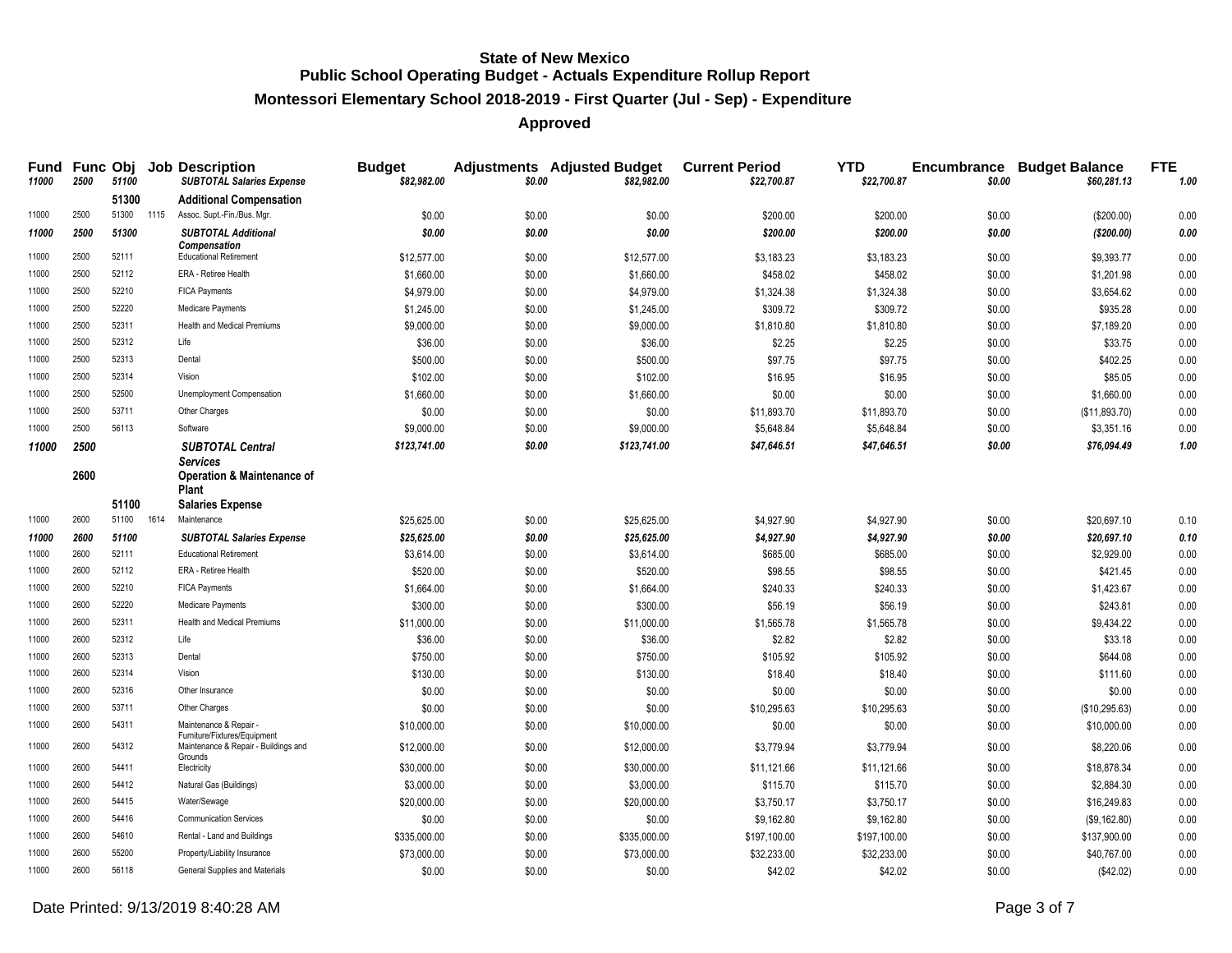# **Montessori Elementary School 2018-2019 - First Quarter (Jul - Sep) - Expenditure**

# **Approved**

| Fund<br>11000           | <b>Func Obj</b><br>2600 |            |      | <b>Job Description</b><br><b>SUBTOTAL Operation &amp;</b><br><b>Maintenance of Plant</b>                                                                                                | <b>Budget</b><br>\$526,639.00 | \$0.00      | <b>Adjustments</b> Adjusted Budget<br>\$526,639.00 | <b>Current Period</b><br>\$275,301.81 | <b>YTD</b><br>\$275,301.81 | Encumbrance<br>\$0.00 | <b>Budget Balance</b><br>\$251,337.19 | <b>FTE</b><br>0.10 |
|-------------------------|-------------------------|------------|------|-----------------------------------------------------------------------------------------------------------------------------------------------------------------------------------------|-------------------------------|-------------|----------------------------------------------------|---------------------------------------|----------------------------|-----------------------|---------------------------------------|--------------------|
| 11000                   | 2000                    |            |      | <b>SUBTOTAL Support</b><br><b>Services</b>                                                                                                                                              | \$1,046,667.00                | \$0.00      | \$1,046,667.00                                     | \$413,082.13                          | \$413,082.13               | \$0.00                | \$633,584.87                          | 6.40               |
| 11000<br>14000          | 1000                    |            |      | <b>TOTAL Operational</b><br><b>Total Instructional</b><br><b>Materials Sub-Fund</b><br>Instruction                                                                                      | \$2,769,335.00                | \$0.00      | \$2,769,335.00                                     | \$678,229.38                          | \$678,229.38               | \$0.00                | \$2,091,105.62                        | 41.40              |
| 14000                   | 1000                    | 56111      |      | Instructional Materials Cash - 50%<br>Textbooks                                                                                                                                         | \$7,105.00                    | \$0.00      | \$7,105.00                                         | \$24,121.08                           | \$24,121.08                | \$0.00                | (\$17,016.08)                         | 0.00               |
| 14000                   | 1000                    | 56113      |      | Software                                                                                                                                                                                | \$16,352.00                   | \$0.00      | \$16,352.00                                        | \$257.35                              | \$257.35                   | \$0.00                | \$16,094.65                           | 0.00               |
| 14000                   | 1000                    |            |      | <b>SUBTOTAL Instruction</b>                                                                                                                                                             | \$23,457.00                   | \$0.00      | \$23,457.00                                        | \$24,378.43                           | \$24,378.43                | \$0.00                | (\$921.43)                            | 0.00               |
| 14000                   |                         |            |      | <b>TOTAL Total</b>                                                                                                                                                                      | \$23,457.00                   | \$0.00      | \$23,457.00                                        | \$24,378.43                           | \$24,378.43                | \$0.00                | (\$921.43)                            | 0.00               |
| 23000                   | 1000                    |            |      | <b>Instructional Materials</b><br>Sub-Fund<br>Non-Instructional<br><b>Support</b><br>Instruction                                                                                        |                               |             |                                                    |                                       |                            |                       |                                       |                    |
| 23000                   | 1000                    | 53711      |      | Other Charges                                                                                                                                                                           | \$50,000.00                   | \$0.00      | \$50,000.00                                        | \$38,930.47                           | \$38,930.47                | \$0.00                | \$11,069.53                           | 0.00               |
| 23000                   | 1000                    | 55817      |      | <b>Student Travel</b>                                                                                                                                                                   | \$50,000.00                   | \$0.00      | \$50,000.00                                        | \$0.00                                | \$0.00                     | \$0.00                | \$50,000.00                           | 0.00               |
| 23000 1000              |                         |            |      | <b>SUBTOTAL Instruction</b>                                                                                                                                                             | \$100,000.00                  | \$0.00      | \$100,000.00                                       | \$38,930.47                           | \$38,930.47                | \$0.00                | \$61,069.53                           | 0.00               |
| 23000<br>24000<br>24101 | 2000<br>2400            |            |      | <b>TOTAL Non-</b><br><b>Instructional Support</b><br><b>Federal Flow-through</b><br><b>Grants</b><br><b>Title I - ESEA</b><br><b>Support Services</b><br><b>Support Services-School</b> | \$100,000.00                  | \$0.00      | \$100.000.00                                       | \$38,930.47                           | \$38,930.47                | \$0.00                | \$61,069.53                           | 0.00               |
|                         |                         | 51100      |      | Administration<br><b>Salaries Expense</b>                                                                                                                                               |                               |             |                                                    |                                       |                            |                       |                                       |                    |
| 24101                   | 2400                    | 51100 1112 |      | Principals                                                                                                                                                                              | \$0.00                        | \$0.00      | \$0.00                                             | \$0.00                                | \$0.00                     | \$0.00                | \$0.00                                | 0.00               |
| 24101                   | 2400                    | 51100      |      | <b>SUBTOTAL Salaries Expense</b>                                                                                                                                                        | \$0.00                        | \$0.00      | \$0.00                                             | \$0.00                                | \$0.00                     | \$0.00                | \$0.00                                | 0.00               |
| 24101                   | 2400                    |            |      | <b>SUBTOTAL Support</b><br>Services-School<br><b>Administration</b>                                                                                                                     | \$0.00                        | \$0.00      | \$0.00                                             | \$0.00                                | \$0.00                     | \$0.00                | \$0.00                                | 0.00               |
| 24101                   | 2000                    |            |      | <b>SUBTOTAL Support</b><br><b>Services</b>                                                                                                                                              | \$0.00                        | \$0.00      | \$0.00                                             | \$0.00                                | \$0.00                     | \$0.00                | \$0.00                                | 0.00               |
| 24101<br>24106          | 1000                    | 51100      |      | <b>TOTAL Title I - ESEA</b><br><b>Entitlement IDEA-B</b><br>Instruction<br><b>Salaries Expense</b>                                                                                      | \$0.00                        | \$0.00      | \$0.00                                             | \$0.00                                | \$0.00                     | \$0.00                | \$0.00                                | 0.00               |
| 24106                   | 1000                    | 51100      | 1412 | Teachers- Special Education                                                                                                                                                             | \$0.00                        | \$28,133.00 | \$28,133.00                                        | \$0.00                                | \$0.00                     | \$0.00                | \$28,133.00                           | 0.00               |
| 24106                   | 1000                    | 51100      |      | <b>SUBTOTAL Salaries Expense</b>                                                                                                                                                        | \$0.00                        | \$28,133.00 | \$28,133.00                                        | \$0.00                                | \$0.00                     | \$0.00                | \$28,133.00                           | 0.00               |
| 24106                   | 1000                    |            |      | <b>SUBTOTAL Instruction</b>                                                                                                                                                             | \$0.00                        | \$28,133.00 | \$28,133.00                                        | \$0.00                                | \$0.00                     | \$0.00                | \$28,133.00                           | 0.00               |

Date Printed:  $9/13/20198.40:28$  AM Page 4 of 7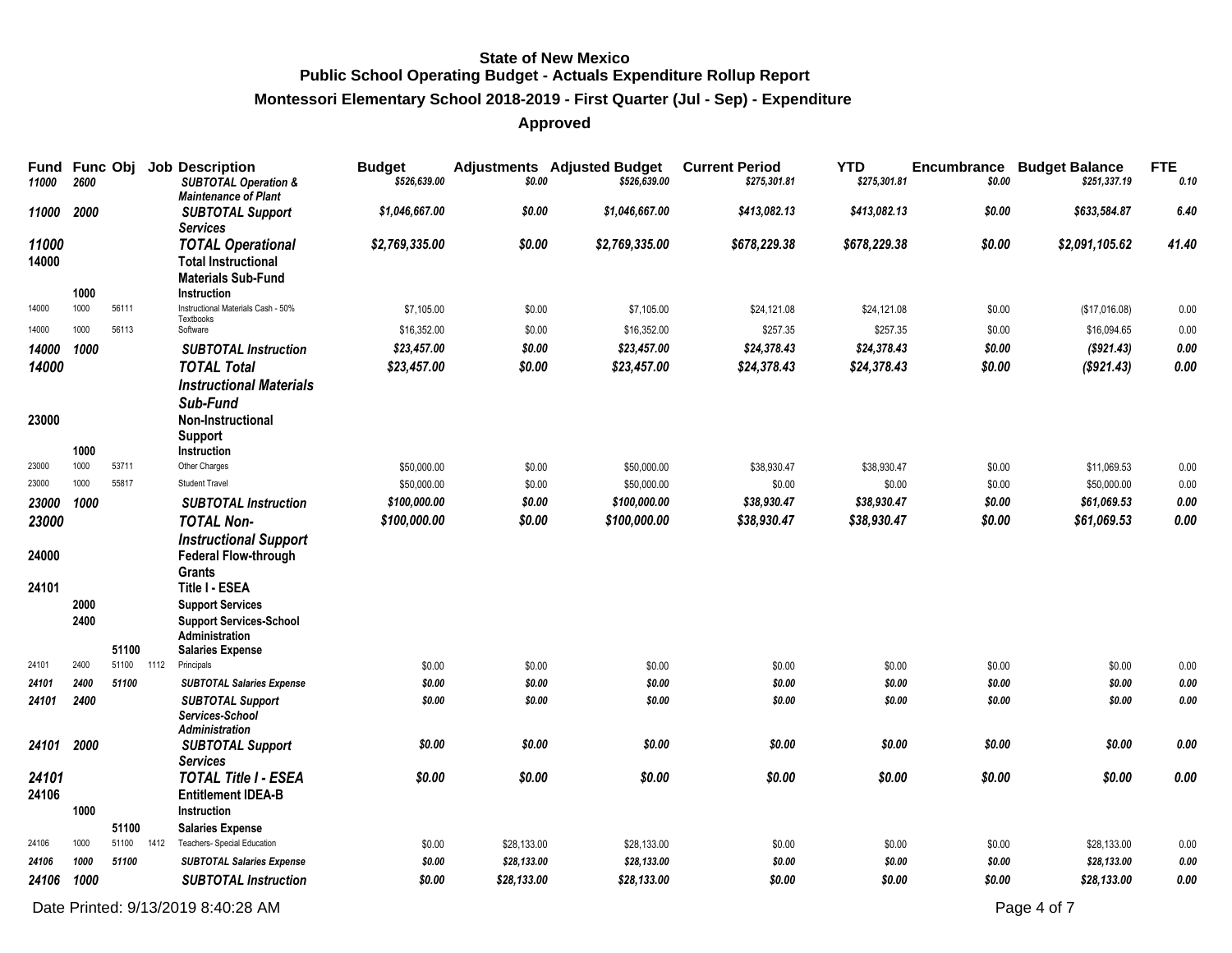# **Montessori Elementary School 2018-2019 - First Quarter (Jul - Sep) - Expenditure**

| Fund Func Obj | 2000         |       |      | <b>Job Description</b><br><b>Support Services</b>                                                                         | <b>Budget</b> |             | <b>Adjustments</b> Adjusted Budget | <b>Current Period</b> | <b>YTD</b> |        | <b>Encumbrance Budget Balance</b> | <b>FTE</b>  |
|---------------|--------------|-------|------|---------------------------------------------------------------------------------------------------------------------------|---------------|-------------|------------------------------------|-----------------------|------------|--------|-----------------------------------|-------------|
|               | 2100         |       |      | <b>Support Services-Students</b>                                                                                          |               |             |                                    |                       |            |        |                                   |             |
| 24106         | 2100         | 53212 |      | Speech Therapists - Contracted                                                                                            | \$0.00        | \$36,841.00 | \$36,841.00                        | \$0.00                | \$0.00     | \$0.00 | \$36,841.00                       | 0.00        |
| 24106         | 2100         | 53213 |      | Occupational Therapists - Contracted                                                                                      | \$0.00        | \$0.00      | \$0.00                             | \$0.00                | \$0.00     | \$0.00 | \$0.00                            | 0.00        |
| 24106         | 2100         |       |      | <b>SUBTOTAL Support</b><br>Services-Students                                                                              | \$0.00        | \$36,841.00 | \$36,841.00                        | \$0.00                | \$0.00     | \$0.00 | \$36,841.00                       | 0.00        |
| 24106         | 2000         |       |      | <b>SUBTOTAL Support</b><br><b>Services</b>                                                                                | \$0.00        | \$36,841.00 | \$36,841.00                        | \$0.00                | \$0.00     | \$0.00 | \$36,841.00                       | 0.00        |
| 24106         |              |       |      | <b>TOTAL Entitlement</b><br><b>IDEA-B</b>                                                                                 | \$0.00        | \$64,974.00 | \$64,974.00                        | \$0.00                | \$0.00     | \$0.00 | \$64,974.00                       | 0.00        |
| 24109         | 2000         |       |      | <b>Preschool IDEA-B</b><br><b>Support Services</b>                                                                        |               |             |                                    |                       |            |        |                                   |             |
|               | 2100         |       |      | <b>Support Services-Students</b>                                                                                          |               |             |                                    |                       |            |        |                                   |             |
| 24109         | 2100         | 53212 |      | Speech Therapists - Contracted                                                                                            | \$0.00        | \$1,511.00  | \$1,511.00                         | \$0.00                | \$0.00     | \$0.00 | \$1,511.00                        | $0.00\,$    |
| 24109         | 2100         |       |      | <b>SUBTOTAL Support</b><br>Services-Students                                                                              | \$0.00        | \$1,511.00  | \$1,511.00                         | \$0.00                | \$0.00     | \$0.00 | \$1,511.00                        | 0.00        |
| 24109         | 2000         |       |      | <b>SUBTOTAL Support</b><br><b>Services</b>                                                                                | \$0.00        | \$1,511.00  | \$1,511.00                         | \$0.00                | \$0.00     | \$0.00 | \$1,511.00                        | 0.00        |
| 24109         |              |       |      | <b>TOTAL Preschool</b><br><b>IDEA-B</b>                                                                                   | \$0.00        | \$1,511.00  | \$1,511.00                         | \$0.00                | \$0.00     | \$0.00 | \$1,511.00                        | 0.00        |
| 24154         |              |       |      | <b>Teacher/Principal</b><br><b>Training &amp; Recruiting</b>                                                              |               |             |                                    |                       |            |        |                                   |             |
| 24154         | 1000<br>1000 | 53330 |      | <b>Instruction</b><br>Professional Development                                                                            | \$0.00        | \$0.00      | \$0.00                             | \$0.00                | \$0.00     | \$0.00 | \$0.00                            | 0.00        |
|               | 1000         |       |      |                                                                                                                           | \$0.00        | \$0.00      | \$0.00                             | \$0.00                | \$0.00     | \$0.00 | \$0.00                            | $0.00\,$    |
| 24154         |              |       |      | <b>SUBTOTAL Instruction</b>                                                                                               | \$0.00        | \$0.00      | \$0.00                             | \$0.00                | \$0.00     | \$0.00 | \$0.00                            | 0.00        |
| 24154         |              |       |      | <b>TOTAL</b><br><b>Teacher/Principal</b>                                                                                  |               |             |                                    |                       |            |        |                                   |             |
| 24189         | 2000         |       |      | <b>Training &amp; Recruiting</b><br><b>Student Supp Academic</b><br><b>Achievment Title IV</b><br><b>Support Services</b> |               |             |                                    |                       |            |        |                                   |             |
|               | 2400         |       |      | <b>Support Services-School</b><br>Administration                                                                          |               |             |                                    |                       |            |        |                                   |             |
|               |              | 51100 |      | <b>Salaries Expense</b>                                                                                                   |               |             |                                    |                       |            |        |                                   |             |
| 24189         | 2400         | 51100 | 1112 | Principals                                                                                                                | \$0.00        | \$0.00      | \$0.00                             | \$0.00                | \$0.00     | \$0.00 | \$0.00                            | $0.00\,$    |
| 24189         | 2400         | 51100 |      | <b>SUBTOTAL Salaries Expense</b>                                                                                          | \$0.00        | \$0.00      | \$0.00                             | \$0.00                | \$0.00     | \$0.00 | \$0.00                            | $\it{0.00}$ |
| 24189         | 2400         |       |      | <b>SUBTOTAL Support</b><br>Services-School<br>Administration                                                              | \$0.00        | \$0.00      | \$0.00                             | \$0.00                | \$0.00     | \$0.00 | \$0.00                            | $\it{0.00}$ |
| 24189         | 2000         |       |      | <b>SUBTOTAL Support</b><br><b>Services</b>                                                                                | \$0.00        | \$0.00      | \$0.00                             | \$0.00                | \$0.00     | \$0.00 | \$0.00                            | 0.00        |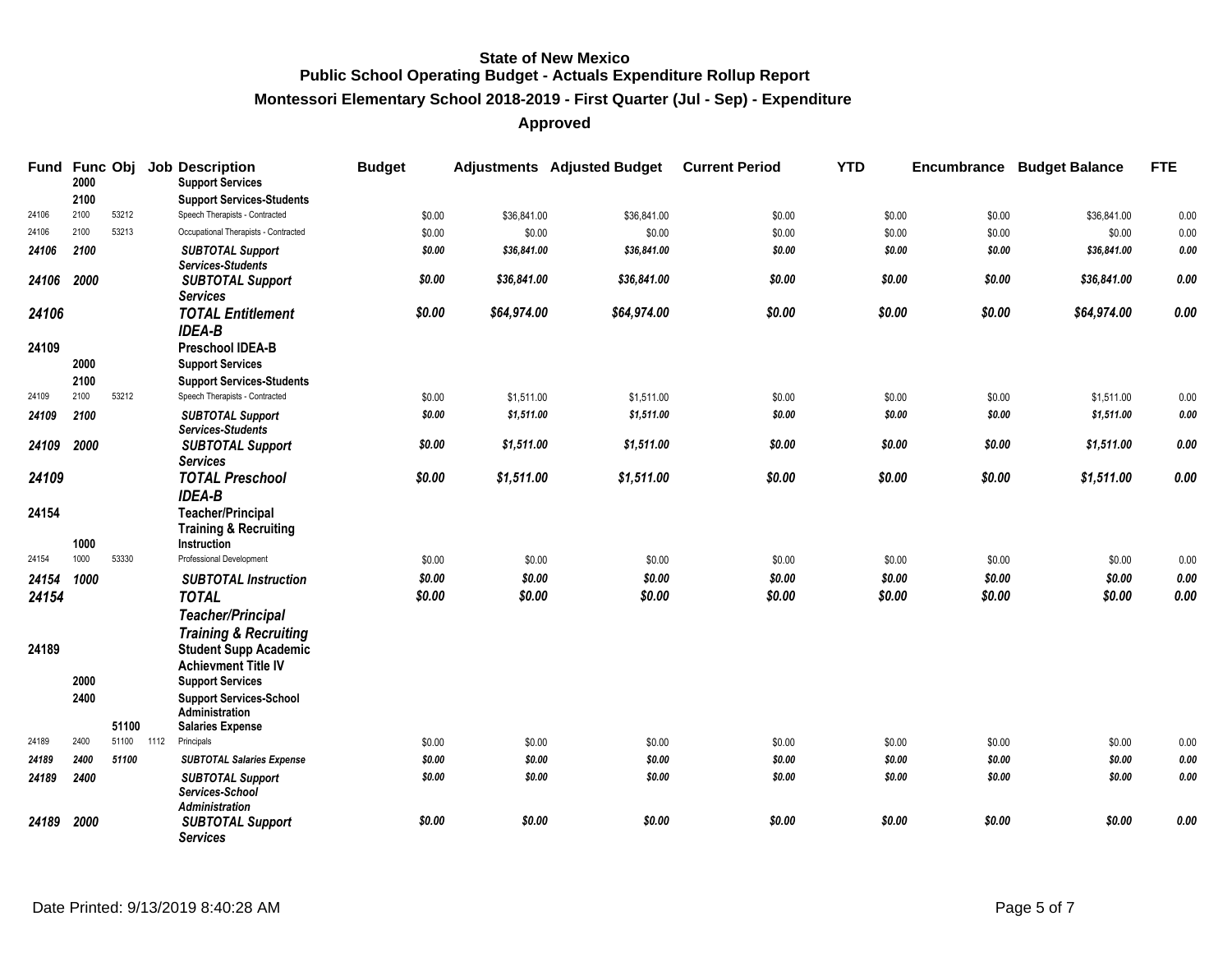#### **Montessori Elementary School 2018-2019 - First Quarter (Jul - Sep) - Expenditure**

| 24189 |              |       |      | Fund Func Obj Job Description<br><b>TOTAL Student Supp</b><br><b>Academic Achievment</b><br><b>Title IV</b> | <b>Budget</b><br>\$0.00  | \$0.00           | <b>Adjustments</b> Adjusted Budget<br>\$0.00 | <b>Current Period</b><br>\$0.00 | <b>YTD</b><br>\$0.00 | \$0.00           | <b>Encumbrance Budget Balance</b><br>\$0.00 | <b>FTE</b><br>0.00  |
|-------|--------------|-------|------|-------------------------------------------------------------------------------------------------------------|--------------------------|------------------|----------------------------------------------|---------------------------------|----------------------|------------------|---------------------------------------------|---------------------|
| 24000 |              |       |      | <b>TOTAL Federal Flow-</b>                                                                                  | \$0.00                   | \$66,485.00      | \$66,485.00                                  | \$0.00                          | \$0.00               | \$0.00           | \$66,485.00                                 | 0.00                |
|       |              |       |      | through Grants                                                                                              |                          |                  |                                              |                                 |                      |                  |                                             |                     |
| 27000 |              |       |      | <b>State Flow-through</b><br>Grants                                                                         |                          |                  |                                              |                                 |                      |                  |                                             |                     |
| 27107 |              |       |      | 27107 GOB Library                                                                                           |                          |                  |                                              |                                 |                      |                  |                                             |                     |
|       | 2000         |       |      | <b>Support Services</b>                                                                                     |                          |                  |                                              |                                 |                      |                  |                                             |                     |
|       | 2200<br>2200 | 56114 |      | <b>Support Services-Instruction</b>                                                                         |                          |                  |                                              |                                 |                      |                  |                                             |                     |
| 27107 |              |       |      | Library And Audio-Visual                                                                                    | \$3,654.00<br>\$3,654.00 | \$0.00<br>\$0.00 | \$3,654.00                                   | \$0.00<br>\$0.00                | \$0.00<br>\$0.00     | \$0.00<br>\$0.00 | \$3,654.00<br>\$3,654.00                    | 0.00<br>$\it{0.00}$ |
| 27107 | 2200         |       |      | <b>SUBTOTAL Support</b><br>Services-Instruction                                                             |                          |                  | \$3,654.00                                   |                                 |                      |                  |                                             |                     |
| 27107 | 2000         |       |      | <b>SUBTOTAL Support</b><br><b>Services</b>                                                                  | \$3,654.00               | \$0.00           | \$3,654.00                                   | \$0.00                          | \$0.00               | \$0.00           | \$3,654.00                                  | $0.00\,$            |
| 27107 |              |       |      | <b>TOTAL 27107 GOB</b>                                                                                      | \$3,654.00               | \$0.00           | \$3,654.00                                   | \$0.00                          | \$0.00               | \$0.00           | \$3,654.00                                  | 0.00                |
|       |              |       |      | Library                                                                                                     |                          |                  |                                              |                                 |                      |                  |                                             |                     |
| 27125 |              |       |      | <b>Excellence in Teaching</b>                                                                               |                          |                  |                                              |                                 |                      |                  |                                             |                     |
|       | 1000         |       |      | Awards<br>Instruction                                                                                       |                          |                  |                                              |                                 |                      |                  |                                             |                     |
|       |              | 51300 |      | <b>Additional Compensation</b>                                                                              |                          |                  |                                              |                                 |                      |                  |                                             |                     |
| 27125 | 1000         | 51300 | 1411 | Teachers-Grades 1-12                                                                                        | \$0.00                   | \$0.00           | \$0.00                                       | \$0.00                          | \$0.00               | \$0.00           | \$0.00                                      | 0.00                |
| 27125 | 1000         | 51300 |      | <b>SUBTOTAL Additional</b>                                                                                  | \$0.00                   | \$0.00           | \$0.00                                       | \$0.00                          | \$0.00               | \$0.00           | \$0.00                                      | 0.00                |
| 27125 | 1000         | 52210 |      | Compensation<br><b>FICA Payments</b>                                                                        | \$0.00                   | \$0.00           | \$0.00                                       | \$0.00                          | \$0.00               | \$0.00           | \$0.00                                      | 0.00                |
| 27125 | 1000         | 52220 |      | Medicare Payments                                                                                           | \$0.00                   | \$0.00           | \$0.00                                       | \$0.00                          | \$0.00               | \$0.00           | \$0.00                                      | 0.00                |
| 27125 | 1000         |       |      | <b>SUBTOTAL Instruction</b>                                                                                 | \$0.00                   | \$0.00           | \$0.00                                       | \$0.00                          | \$0.00               | \$0.00           | \$0.00                                      | 0.00                |
| 27125 |              |       |      | <b>TOTAL Excellence in</b>                                                                                  | \$0.00                   | \$0.00           | \$0.00                                       | \$0.00                          | \$0.00               | \$0.00           | \$0.00                                      | 0.00                |
|       |              |       |      | <b>Teaching Awards</b>                                                                                      |                          |                  |                                              |                                 |                      |                  |                                             |                     |
| 27000 |              |       |      | <b>TOTAL State Flow-</b>                                                                                    | \$3,654.00               | \$0.00           | \$3,654.00                                   | \$0.00                          | \$0.00               | \$0.00           | \$3,654.00                                  | 0.00                |
|       |              |       |      | through Grants                                                                                              |                          |                  |                                              |                                 |                      |                  |                                             |                     |
| 31200 |              |       |      | <b>Public School Capital</b>                                                                                |                          |                  |                                              |                                 |                      |                  |                                             |                     |
|       |              |       |      | Outlay                                                                                                      |                          |                  |                                              |                                 |                      |                  |                                             |                     |
|       | 4000<br>4000 |       |      | <b>Capital Outlay</b>                                                                                       |                          |                  |                                              |                                 |                      |                  |                                             |                     |
| 31200 |              | 54610 |      | Rental - Land and Buildings                                                                                 | \$0.00                   | \$0.00           | \$0.00                                       | \$0.00                          | \$0.00               | \$0.00           | \$0.00                                      | 0.00                |
| 31200 | 4000         |       |      | <b>SUBTOTAL Capital</b><br><b>Outlay</b>                                                                    | \$0.00                   | \$0.00           | \$0.00                                       | \$0.00                          | \$0.00               | \$0.00           | \$0.00                                      | 0.00                |
| 31200 |              |       |      | <b>TOTAL Public School</b>                                                                                  | \$0.00                   | \$0.00           | \$0.00                                       | \$0.00                          | \$0.00               | \$0.00           | \$0.00                                      | 0.00                |
|       |              |       |      | <b>Capital Outlay</b>                                                                                       |                          |                  |                                              |                                 |                      |                  |                                             |                     |
| 31400 |              |       |      | <b>Special Capital Outlay-</b>                                                                              |                          |                  |                                              |                                 |                      |                  |                                             |                     |
|       |              |       |      | <b>State</b>                                                                                                |                          |                  |                                              |                                 |                      |                  |                                             |                     |
| 31400 | 4000<br>4000 | 57331 |      | <b>Capital Outlay</b><br>Fixed Assets (more than \$5,000)                                                   | \$18,371.00              | \$0.00           | \$18,371.00                                  | \$0.00                          | \$0.00               | \$0.00           | \$18,371.00                                 | 0.00                |
|       |              |       |      |                                                                                                             |                          |                  |                                              |                                 |                      |                  |                                             |                     |
|       |              |       |      | Date Printed: 9/13/2019 8:40:28 AM                                                                          |                          |                  |                                              |                                 |                      |                  | Page 6 of 7                                 |                     |